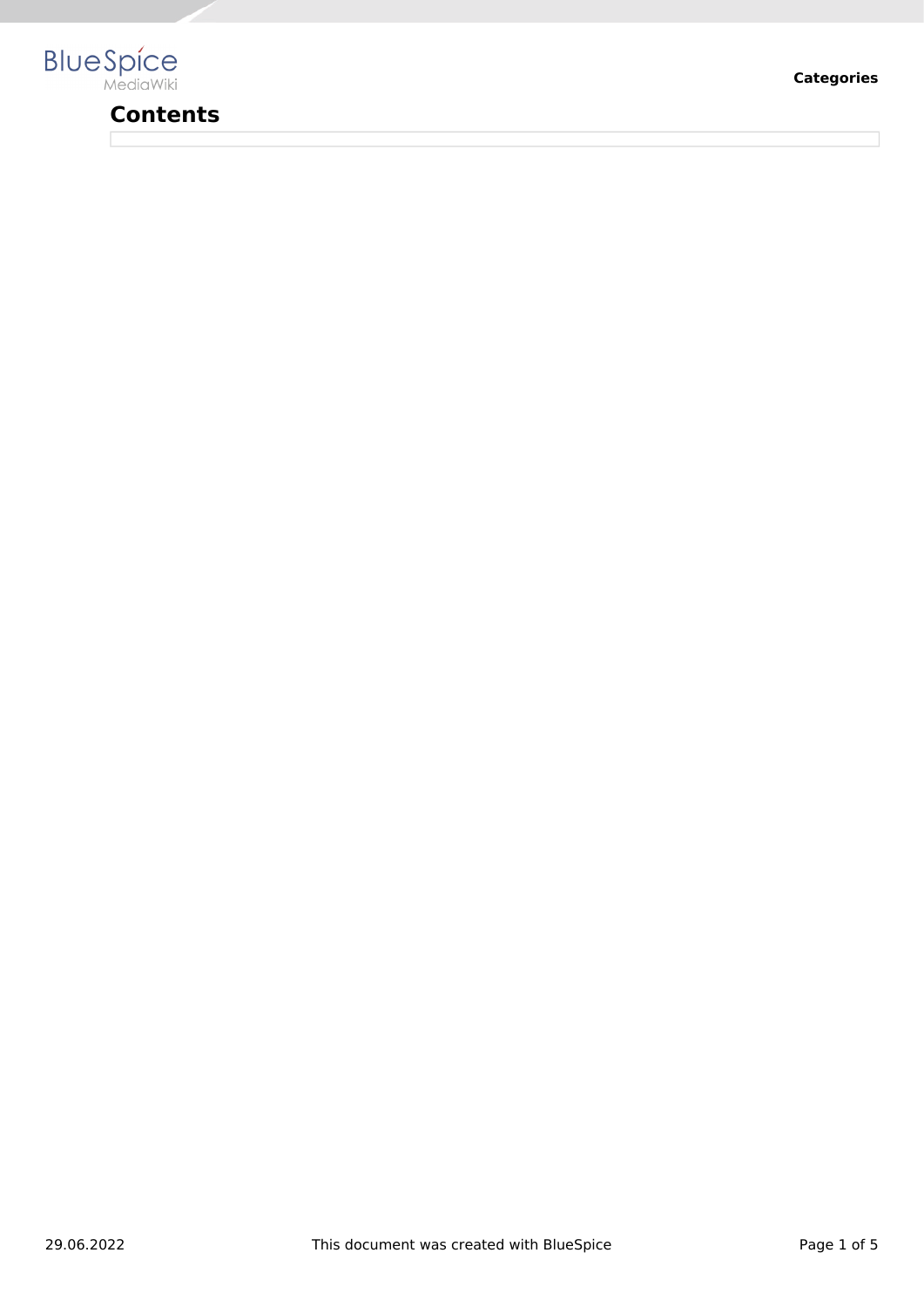## **BlueSpice** MediaWiki

**5.1 Categories**

Categories are a feature of MediaWiki. An index page is automatically created for categories. Pages can be categorized by adding category tags to the content. These tags generate links at the bottom of the page that lead to an overview of all pages in the same category. This allows for easy browsing of related pages.

# **Contents**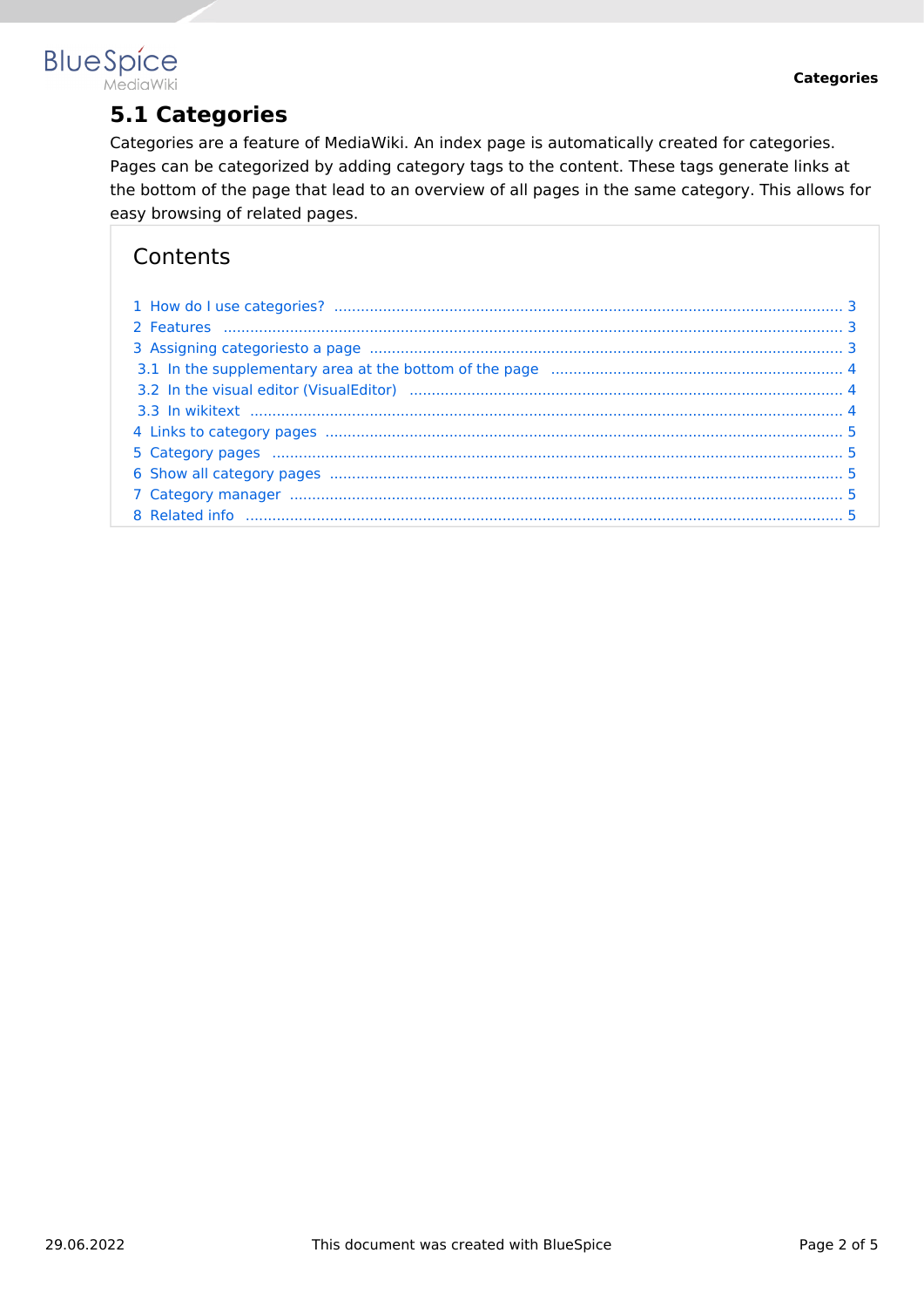

# <span id="page-2-0"></span>**BlueSpice**

## How do I use categories?

In addition to namespaces, categories are an important organizational principle in the wiki. They allow pages to be grouped and automatically linked to the associated category pages. Categories are usually created by users. In special cases, however, MediaWiki also assigns automatically generated categories (e.g., *Pages with broken links*).

#### <span id="page-2-1"></span>Features

**Category tree:** Categories can be organized as subcategories of main categories.

**Tagging**: Categories can be used to spontaneously "tag" pages.

**Category manager:** Categories can be systematically created and used by all users via the category manager.

**Multiple categories per page**: A page can be assigned to several categories.

**Independent of namespaces**: Categories are available throughout the wiki and cannot be limited to individual namespaces.

**Page queries:** Categories are useful for extensions like [Smartlist](https://en.wiki.bluespice.com/wiki/Manual:Extension/BlueSpiceSmartList) or Semantic Mediawiki as they are available as query arguments.

## <span id="page-2-2"></span>Assigning categoriesto a page

There are different ways to assign a page to categories:

In the [Supplementary area](https://en.wiki.bluespice.com/wiki/Manual:Extension/BlueSpiceDiscovery#Supplementary_area) at the end of the page

From the options menu of [VisualEditor](https://en.wiki.bluespice.com/wiki/Manual:Extension/VisualEditor) (Visual Editing)

Via manual input as [wikitext](https://en.wiki.bluespice.com/wiki/Manual:Wikitext) (source code editing)

Using the link *[Page tools > ...all actions > Insert category](https://en.wiki.bluespice.com/wiki/Manual:Extension/BlueSpiceDiscovery#Page_tools)*





| $\text{ch}$ /><br>{{Box Links-en Topic1=[[Reference:BlueSpiceNamespaceManager]] Topic2=h<br>namespaces The concept of namespaces [1]}}<br>{{Translation}}<br>[[Category:Administration]]<br>[[Category:Single-sign-on]] | $\times$<br>All actions<br>Namespaces<br>Views<br>View<br>Matual<br>Edit<br>Discussion<br>Editsource<br>Newpage<br>Page Matory<br>Newsubower<br>Newsection<br>Newfile<br>Toylor.<br>Content actions<br>EMail<br>Delete<br>Mon<br>Wattinishere<br>Protect<br><b>Related changes</b><br>Unwatch<br>Upload file<br>Refresh<br>Special coates<br>Add to book<br>Printsblevenice<br>Intert category<br>Copy LR1<br>Page information<br>Set page applicaments<br>Set reminder<br>Cost this page<br>Set expiry<br>Drawne properties<br>Copy<br>PDF single page<br>Stert a workflow<br>PDF poet with subpages<br>PDF poet with linked pages<br>Display readers<br>QR code<br>Export book<br><b>International</b><br>Sex.<br><b>Nonner</b> (N)<br><b>Sharp</b><br>$\mathbb{R}$ | ACTIONS:<br>List edited and month and<br>by Margit Link Bodrigue<br>Move<br>$\mathcal{L} = 0$<br>Capy<br>Driver<br><b>Between</b><br>negaces.<br><b>Start a worldfield</b><br>Set palicy<br>Set reninder<br>Set page assignments<br>Add to book<br>$\Box$<br>æ<br><b>OTTAGE</b><br>инергеймарк<br>Page Nistary<br>Page Information<br><b>Browse properties</b><br>LaTactions |
|-------------------------------------------------------------------------------------------------------------------------------------------------------------------------------------------------------------------------|-----------------------------------------------------------------------------------------------------------------------------------------------------------------------------------------------------------------------------------------------------------------------------------------------------------------------------------------------------------------------------------------------------------------------------------------------------------------------------------------------------------------------------------------------------------------------------------------------------------------------------------------------------------------------------------------------------------------------------------------------------------------------|------------------------------------------------------------------------------------------------------------------------------------------------------------------------------------------------------------------------------------------------------------------------------------------------------------------------------------------------------------------------------|
| Wikitext                                                                                                                                                                                                                | Link "all actions"                                                                                                                                                                                                                                                                                                                                                                                                                                                                                                                                                                                                                                                                                                                                                    |                                                                                                                                                                                                                                                                                                                                                                              |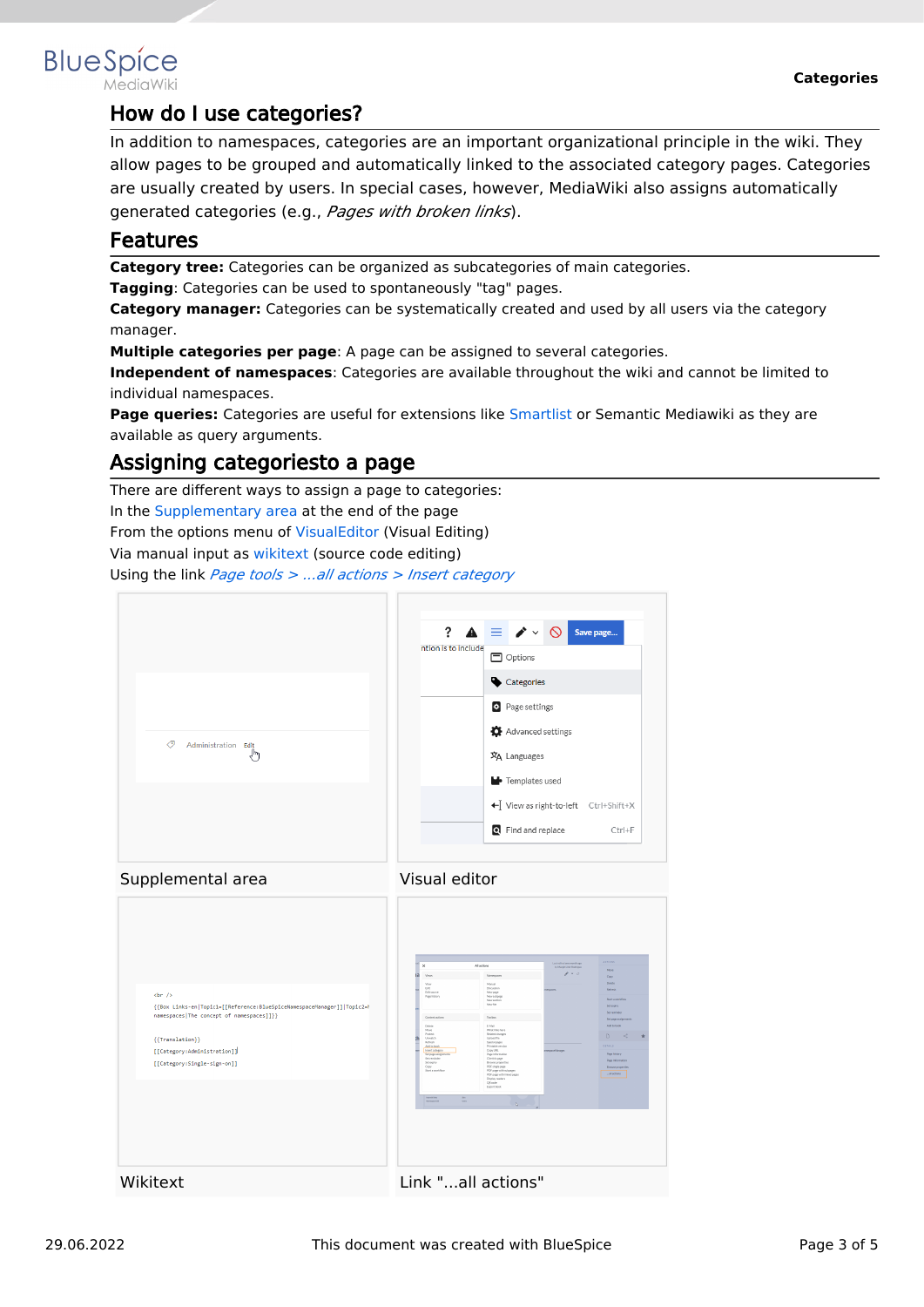# <span id="page-3-0"></span>**BlueSpice**

#### **In the supplementary area at the bottom of the page**

The supplement area contains a field for category assignment. Any user with edit rights can click the edit link to add or remove categories from the page. To view all existing categories with subcategories, you can click on the tree icon. Once done, the categories will be confirmed with the tick.

### <span id="page-3-1"></span>**In the visual editor (VisualEditor)**

In the page options menu of [VisualEditor](https://en.wiki.bluespice.com/wiki/Manual:Extension/VisualEditor) there is a menu item Categories. Here you can update category assignments to the page in edit mode, as well as add a sort key to the category.



#### <span id="page-3-2"></span>**In wikitext**

Open an article that you want to assign to a category in edit mode. Now enter the following anywhere in the wiki code (usually at the end of the page though):

```
[[Category:Production]]
or
[[Category:Production]]
```
**Note:** On category pages, umlauts are listed at the end of the list, e.g. "Märchen" after "Muh". You can use the {{DEFAULTSORT:sortkey}} variable to create an alternative title for the sort (e.g. {{DEFAULTSORT:Maerchen}}).

It is true that:

categories can be created in any number and by any user. So before you just get started, it's always best to check which categories already exist to avoid unnecessary duplication of similar categories. a page can be assigned to several categories.

the place in the source code where the category link is inserted is technically irrelevant. However, the convention is to include categories **at the end of an article.**